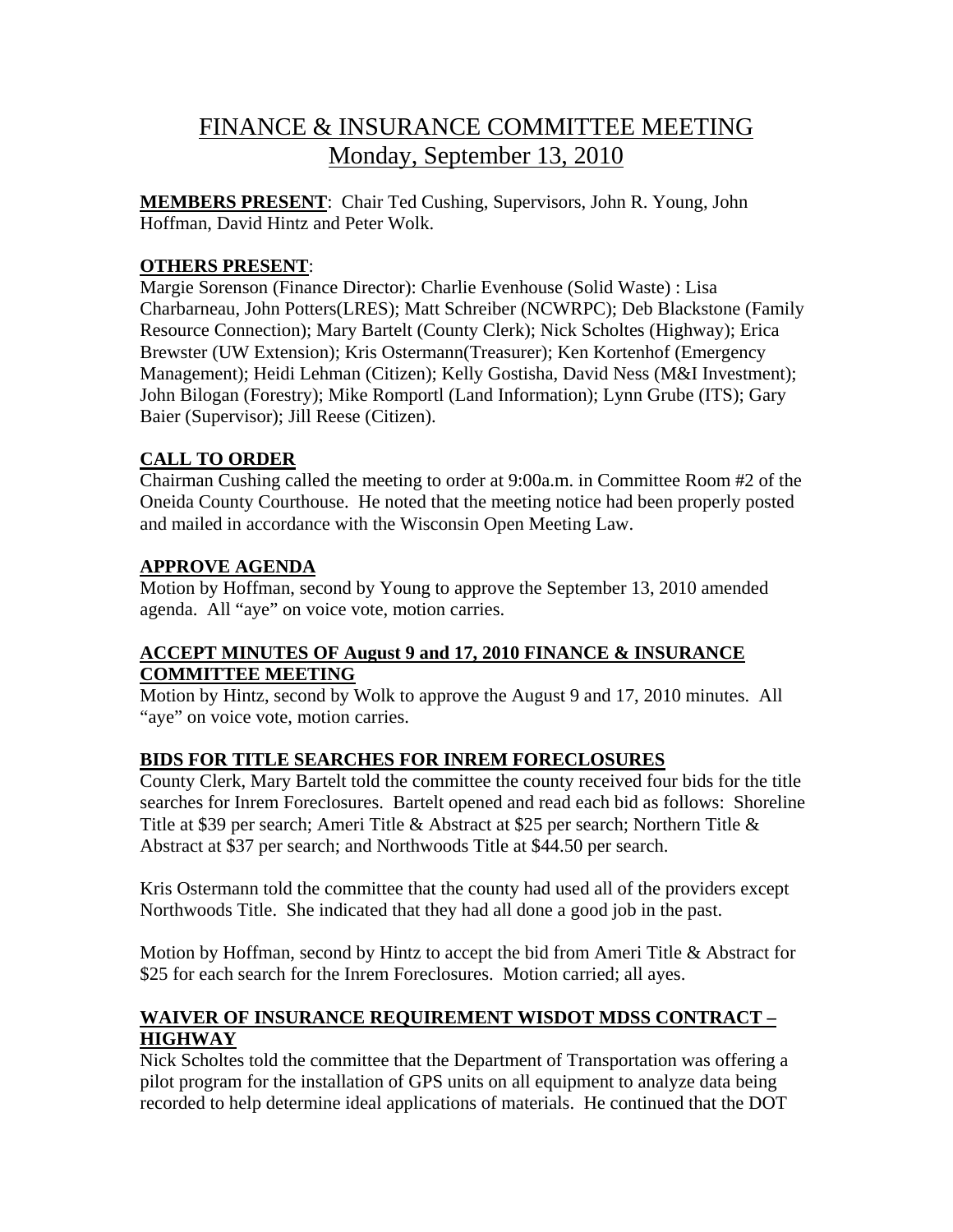would be paying one hundred percent of the cost of all the equipment and installation for twenty trucks. Scholtes told the committee that this had been reviewed and approved by the Highway Committee, the Risk Management team and the Corporation Counsel.

Motion by Hoffman, second by Wolk to grant the waiver of insurance requirement for the WisDot MDSS Contract as presented. Motion carried; all ayes.

# **OUT OF STATE TRAVEL REQUEST – EMERGENCY MANAGEMENT**

Ken Kortenhof came before the committee with a request to attend the Emergency Management Institute Center in Emmitsburg, Maryland for training with Portage County Officials. The course to be attended is "IMEC Integrated Emergency Management Course". He explained that the majority of the cost is covered by FEMA and a few small amounts under one hundred dollars total would be covered within his current budget.

Motion by Hoffman, second by Wolk to approve the out of state travel for Ken Kortenhof as presented. Motion carried.

## **SOLID WASTE DEPARTMENT UPDATE**

Solid Waste Director, Charlie Evenhouse gave an update regarding the status of the Landfill. He indicated that he meets monthly with Finance Director Sorenson to keep a close eye on the budget. He continued that the department is running as lean as possible to be even by the end of the year.

## **RESOLUTION: SOLID WASTE EQUIPMENT PURCHASES**

Evenhouse presented two resolutions to the committee regarding borrowing money from the general fund to purchase equipment. The first resolution is to borrow up to \$100,000 for an excavator to compact trash. Evenhouse explained that with more compaction of trash there is more control, allows more material to be put in the landfill and it will pay for itself. The second resolution is to borrow up to \$115,000 to purchase a roll off truck and security camera system. The committee deferred to Sorenson for an answer on whether the County can afford to loan the money. Sorenson indicated that the general fund is in good condition and that the repayment schedule is reasonable.

Motion by Wolk, second by Hoffman to accept the two Solid Waste Department resolutions as presented and forward them to the County Board for further consideration. Motion carried; all ayes.

# **INCREASE SOLID WASTE SUPERVISOR FROM 1950 TO 2080 HOURS PER YEAR**

Evenhouse explained to the committee that due to a resent resignation of his Chemist position, he reassigned Hazardous Waste duties to the Solid Waste Supervisor as well as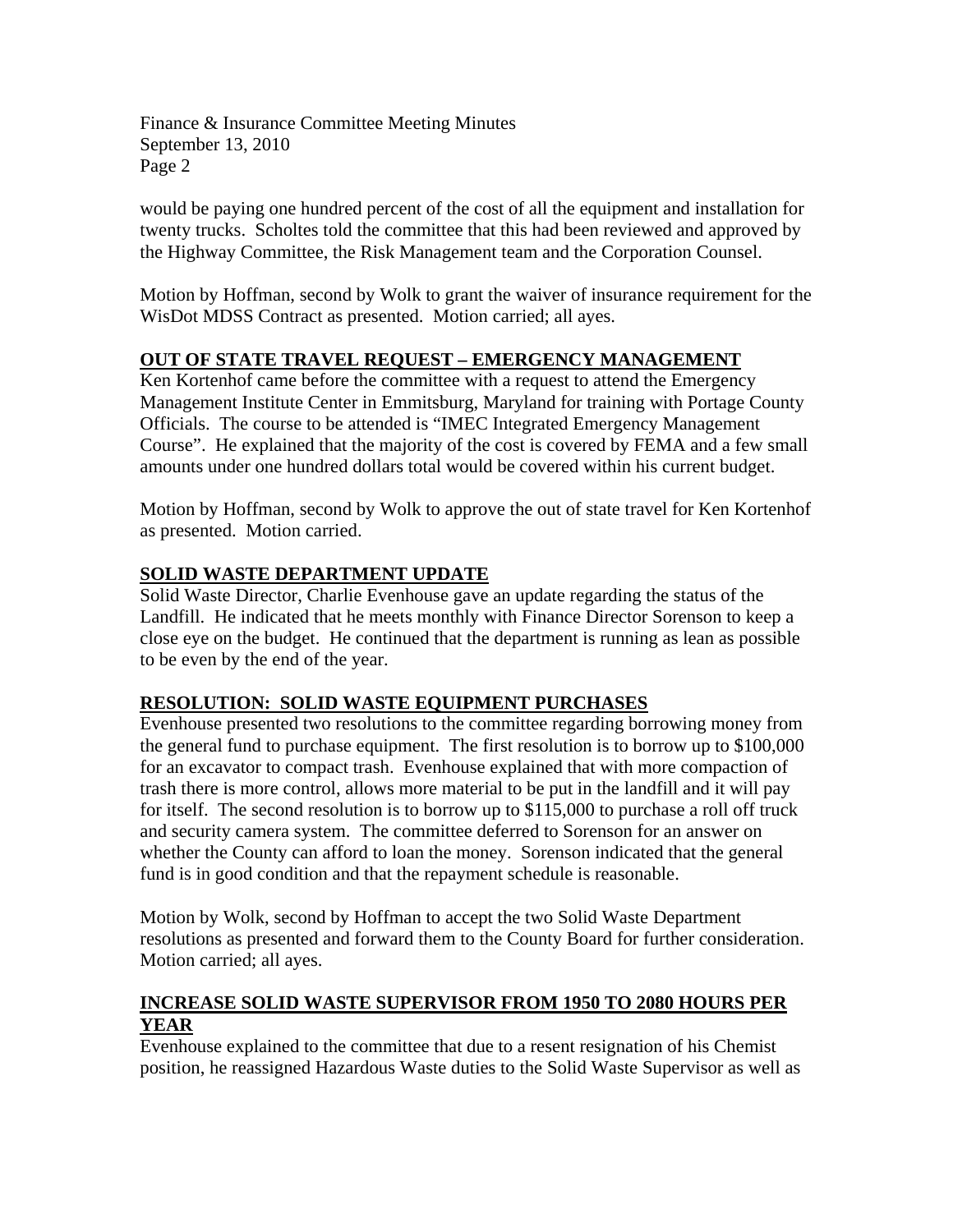put on a summer LTE to help with packaging of materials. Overall there would be a cost savings to the County.

Motion by Wolk, second by Hoffman to approve the increase in hours for the Solid Waste Supervisor and forward on to the LRES committee for further consideration. Motion carried; all ayes.

## **2011 BUDGET REQUEST – FAMILY RESOUCE CONNECTION**

Deb Blackstone from the Family Resource Connection came before the committee with a request for \$28,500 for the Family Resource Connection to be included in the 2011 budget. This amount reflects a 5% decrease of the 2010 budget allotment. Blackstone gave an overview of the services provided by the Family Resource Connection and how the funding had been handled through the Social Service Department Budget.

Heidi Lehman also spoke to the committee as a user of the programs provided by the Family Resource Connection.

Erica Brewster, Family Living Agent from the UW Extension also addressed the need for the services provided by the Family Resource Connection.

The consensus of the committee was to invite Deb Blackstone back to the Finance Committee hearings in October as the County would have a better picture of the budget for 2011.

## **VOUCHERS, REPORTS AND PURCHASE ORDERS**

## County Clerk

Motion by Cushing, second by Hintz to approve the County Clerk's bills and vouchers as presented. Motion carried; all ayes.

Motion by Wolk, second by Hoffman to approve the County Clerk's 2011 budget as presented to reflect a five percent reduction as requested. Motion carried; all ayes.

## Treasurer

Motion by Hoffman, second by Wolk to approve the bills and vouchers as presented by the Treasurer. Motion carried; all ayes.

Motion by Hoffman, second by Wolk to approve the 2011 LTE request for 60 hours as presented. Motion carried; all ayes.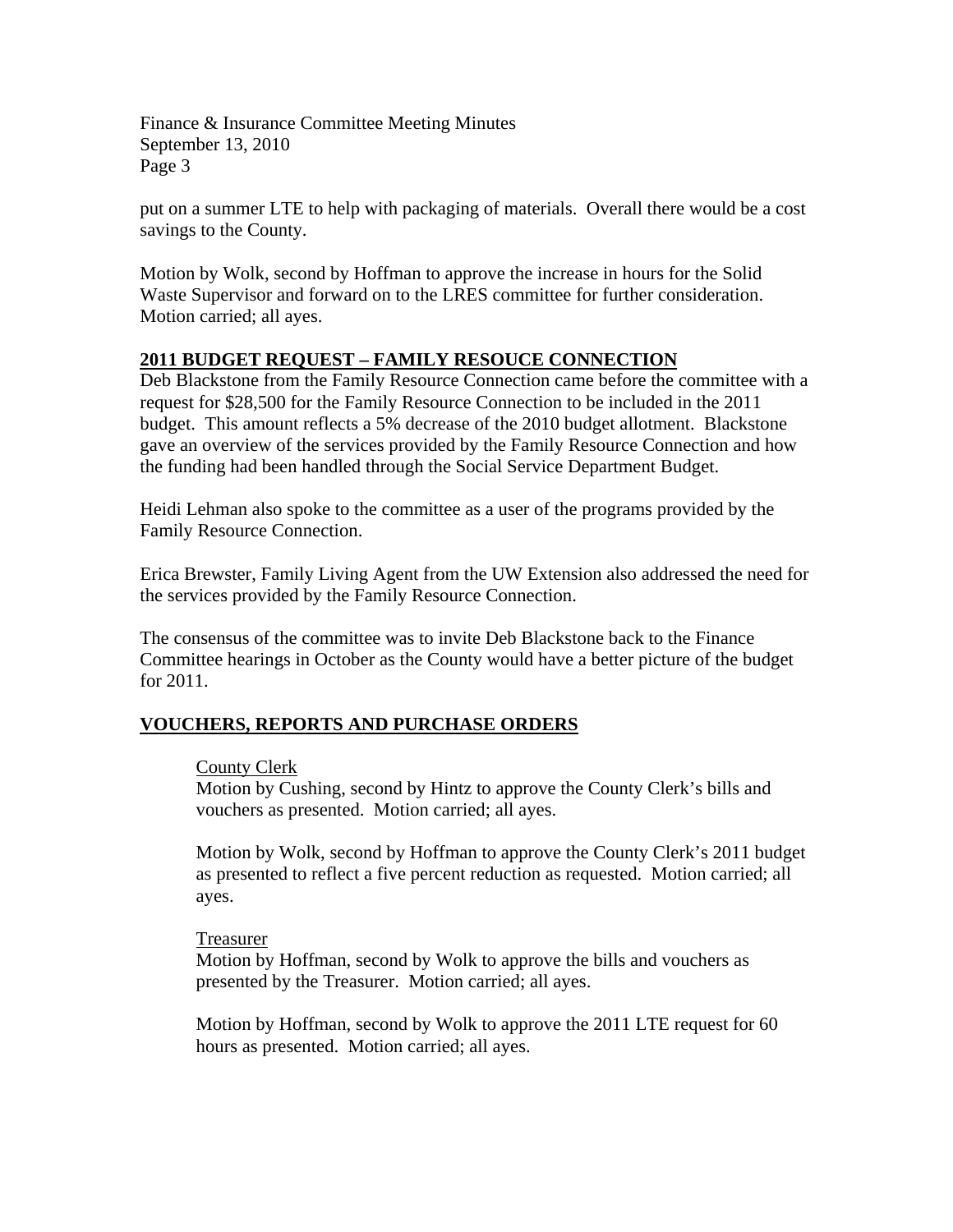> Ostermann presented her budget for 2011. She indicated that she was unable to reduce her budget by 5% as requested by the Committee. She indicated that she had reduced her budget for 2010 by 10% and was unable to reduce the budget any further. Motion by Cushing, second by Wolk to accept the Treasurers 2011 budget as presented and forward it on to the Finance Hearings for further consideration. Motion carried; all ayes.

## Information Technology Services

Motion by Hoffman, second by Hintz to approve the ITS bills and vouchers as presented. Motion carried; all ayes.

Motion by Wolk, second by Cushing to approve the ITS Line Item transfers as presented. Motion carried; all ayes.

Motion by Cushing, second by Hintz to approve the 2011 ITS User Budget which reflects a five percent decrease. Motion carried; all ayes.

Motion by Young, second by Cushing to approve the 2011 ITS Budget which reflects a five percent decrease. Motion carried; all ayes.

Lynn Grube made a request to the committee for approximately \$90,000 from the General Fund to cover the cost of upgrading all the county computers to Microsoft Office 2010 as a one time special project.

The consensus of the committee was to talk about this special project during the budget hearings.

## Finance

Motion by Hoffman, second by Wolk to approve the Finance Department bills and vouchers as presented. Motion carried; all ayes.

## **LINE ITEM TRANSFERS**

Motion by Cushing second by Hoffman to approve the Line Item Transfers as presented. Motion carried; all ayes.

## **M&I TRUST PRESENTATION**

Kelly Gostisha and David Ness from M&I Investment Management indicated that the Counties current investment performance is strong. Ness went over a handout for the committee outlining the County's investment portfolio.